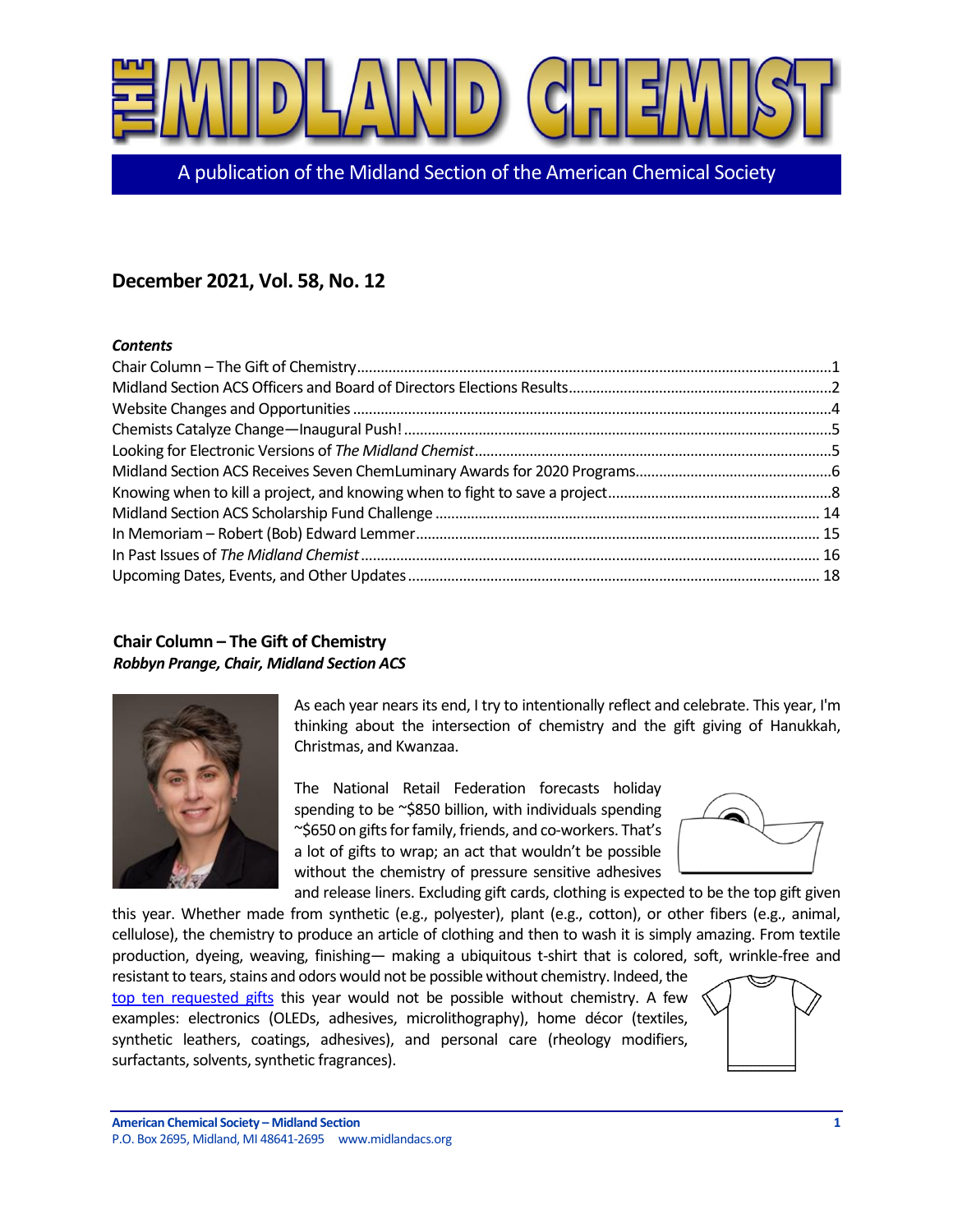These gifts, made possible through chemistry, make me think about how future holiday wish lists might be influenced by our next generation of chemists. And I think about the future chemists who will have entered the field thanks in part to the outreach and education of the Midland Section and our volunteers. In that very real way, you contribute to amazing, life-changing gifts.

I have appreciated the opportunity to have served as the 2021 Chair of the Midland Section. It has been a gift. I have learned and grown through this role and have come to better appreciate the influence our section has on the next generation of chemists.

As 2021 closes out, I invite you to reflect on how you can bring the gift of chemistry to others in the new year, through ACS involvement and beyond. Happy holidays and warm wishes to you and your loved ones.



Regards, Robbyn

Reference: NRF and Prosper Insights & Analytics October 2021 Consumer Holiday Survey [NRF | Winter Holidays](https://nrf.com/topics/holiday-and-seasonal-trends/winter-holidays)

#### <span id="page-1-0"></span>**Midland Section ACS Officers and Board of Directors Elections Results** *Shuting Feng, Chair, Nominations and Elections Committee, Midland Section ACS*

Editor's note: Initial results from the election of 2022 Midland Section ACS officers and board of directors were printed in the November 2021 issue of *The Midland Chemist*. Updated final certified results are presented here.

The Midland Section elections opened on Monday, October 11, 2021, and closed on Monday, November 1, 2021. Approximately 24% of the membership chose to participate in voting. Thank you to all the nominees and all the Midland Section members!

**Congratulations to our candidates that have been elected for 2022.** You can find biographical information on our elected officers in th[e October 2021 issue](https://midlandacs.org/download/the-midland-chemist-october-2021/) of *The Midland Chemist*.





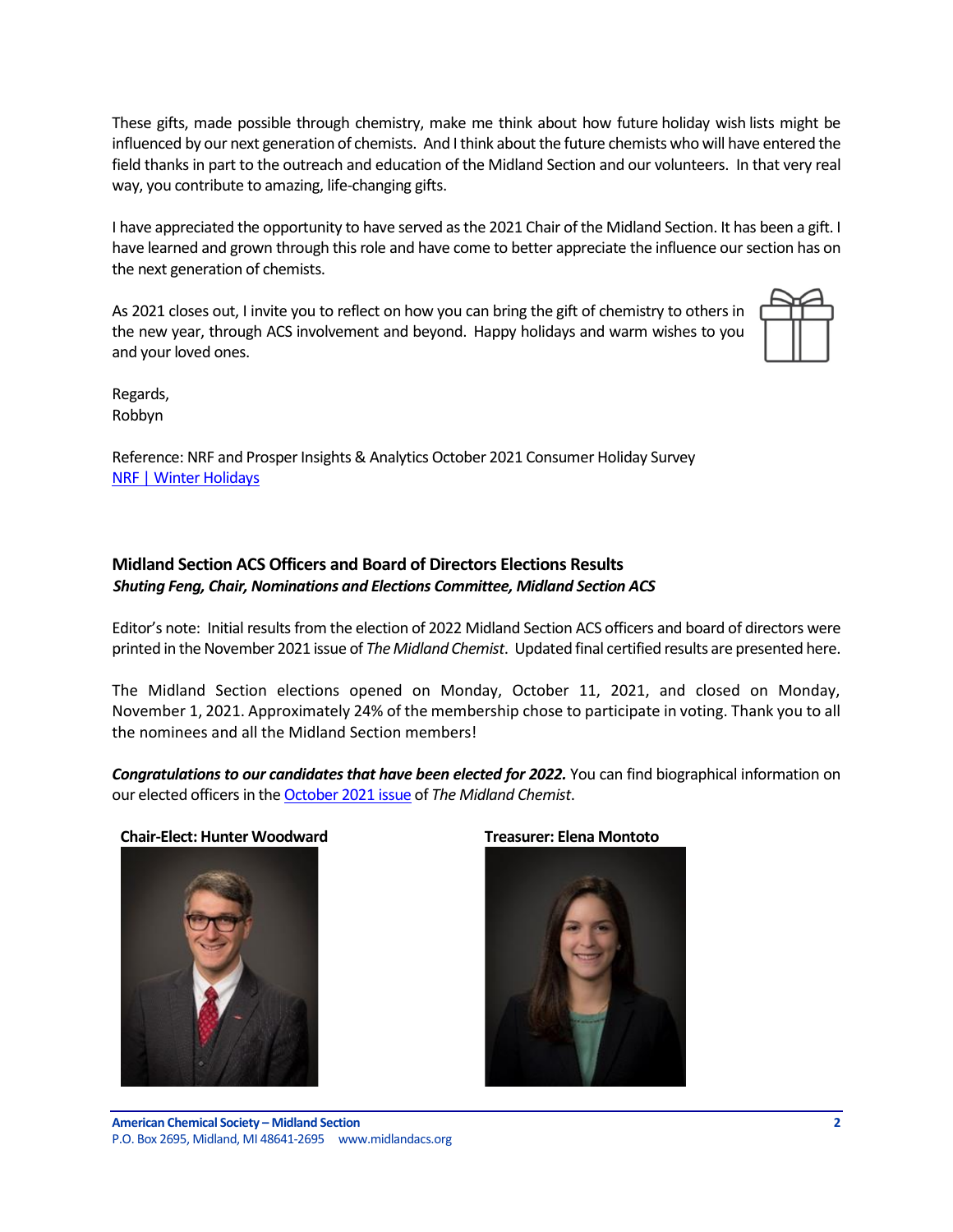



**Director (3-year): Michael Servinski**



# **Secretary: Krishnaja Duvvuri Nominations and Elections Chair: Shuting Feng**



**Director (3-year): Mark Jones Director (3-year): Leanna Foster**

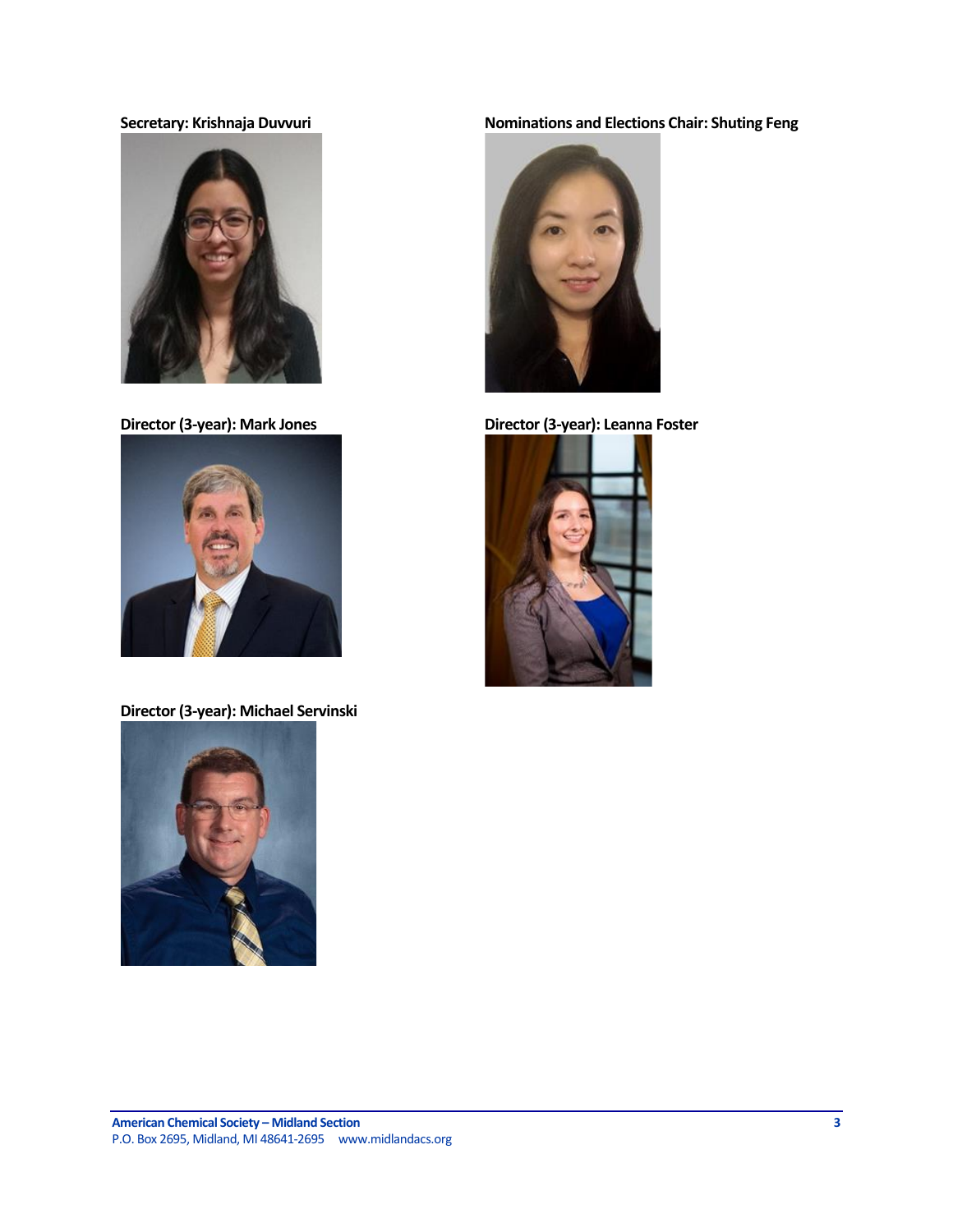## <span id="page-3-0"></span>**Website Changes and Opportunities** *Mark Jones, Past-chair, Midland Section ACS*

The Midland ACS Local Section websites have been upgraded. You'll note the new look when you visit [midlandacs.org](https://midlandacs.org/). Changes that can't be seen offer the Section flexibility and room for growth. We've also improved security in several ways after the hacking events of the past year.

All data on the old websites have been retained. Nothing has been deleted. We have operating backups of the old site. We have removed sections of the old site that have not been updated within the past 2 years. Notify th[e webmasters@midlandacs.org](mailto:webmasters@midlandacs.org) if there is content to be added back to the main site.

We've moved to a platform that allows effectively unlimited websites. Changes made better organize information, increase the ease of back-up, and enhance the user experience. These changes include:

- Creation of th[e midlandchemist.org](https://midlandchemist.org/) site. This clean archive allows easy searching just within only past *Midland Chemist* issues, in addition to providing an organized backup of this valuable history of the Section.
- Creation of an archive site is underway where an organized backup of important Section information can be maintained.
- Migration of the [midlandacs100.org](https://midlandacs100.org/) site to the new server. This site chronicles the 100-year history of the Local Section, leading up to the centennial celebration in 2019.

Changes made mean that any groups needing a web presence may now be given that presence within the Midland ACS web properties. Producing either subdomains or full sites is easily done. Make inquires to [webmasters@midlandacs.org.](mailto:webmasters@midlandacs.org)

Unlimited email accounts and forwarders are also available. Contac[t webmasters@midlandacs.org](mailto:webmasters@midlandacs.org) to establish either.

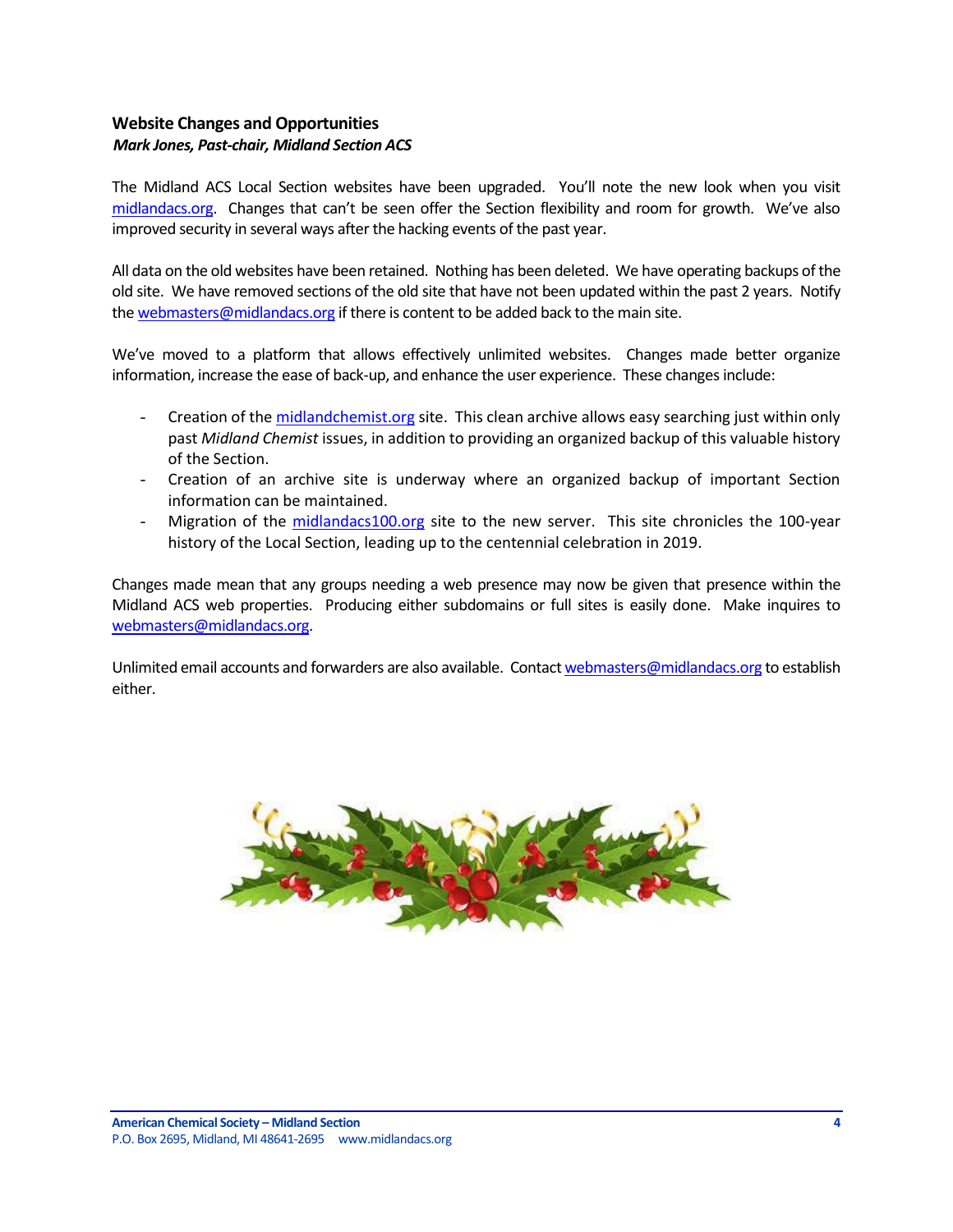## <span id="page-4-0"></span>**Chemists Catalyze Change—Inaugural Push!** *Gina Malczewski, Director and Outreach Committee, Midland Section ACS*

In alignment with an effort at the National ACS level, and as part of the 2021 National Chemistry Week campaign "Fast or Slow…Chemistry Makes it Go!," Midland ACS set up two sets of opportunities for community volunteering this fall. The program was called "Chemists Catalyze Change."



The first, on November 6, was coordinated with Midland Parks and Recreation, who supported a clean-up along Airport Rd between Lowe's and North Sturgeon (about a mile). Six ACS volunteers picked up trash that included plastics, masks, drink cans, syringes, cardboard, and glass—a total of 16 hours of work. Some of the materials were taken to the Midland Recycling Center.

Several opportunities to do sorting work with the Midland Volunteers for Recycling were also arranged. Ten volunteers including several high school students and two younger children provided at total of 25 hours of effort at the Recycling Center.

Hopefully such projects will recur throughout the year and participation will grow—we thank all those involved who made a difference in our community!

*Photo of Wenyi Huang (far right) and daughter Emma Huang (6th grade, Jefferson Middle School) volunteering at the Midland Recycling Center. Photo by Gina Malczewski.*

# <span id="page-4-1"></span>**Looking for Electronic Versions of** *The Midland Chemist Mark Jones, Past-chair, Midland Section ACS*

Electronic versions of *The Midland Chemist* are available only back to the year 2000, and some of those are missing. Anyone having electronic versions of old *Midland Chemists* is asked to notify [webmasters@midlandacs.org.](mailto:webmasters@midlandacs.org) Please se[e midlandchemist.org](https://midlandchemist.org/) for the missing issues.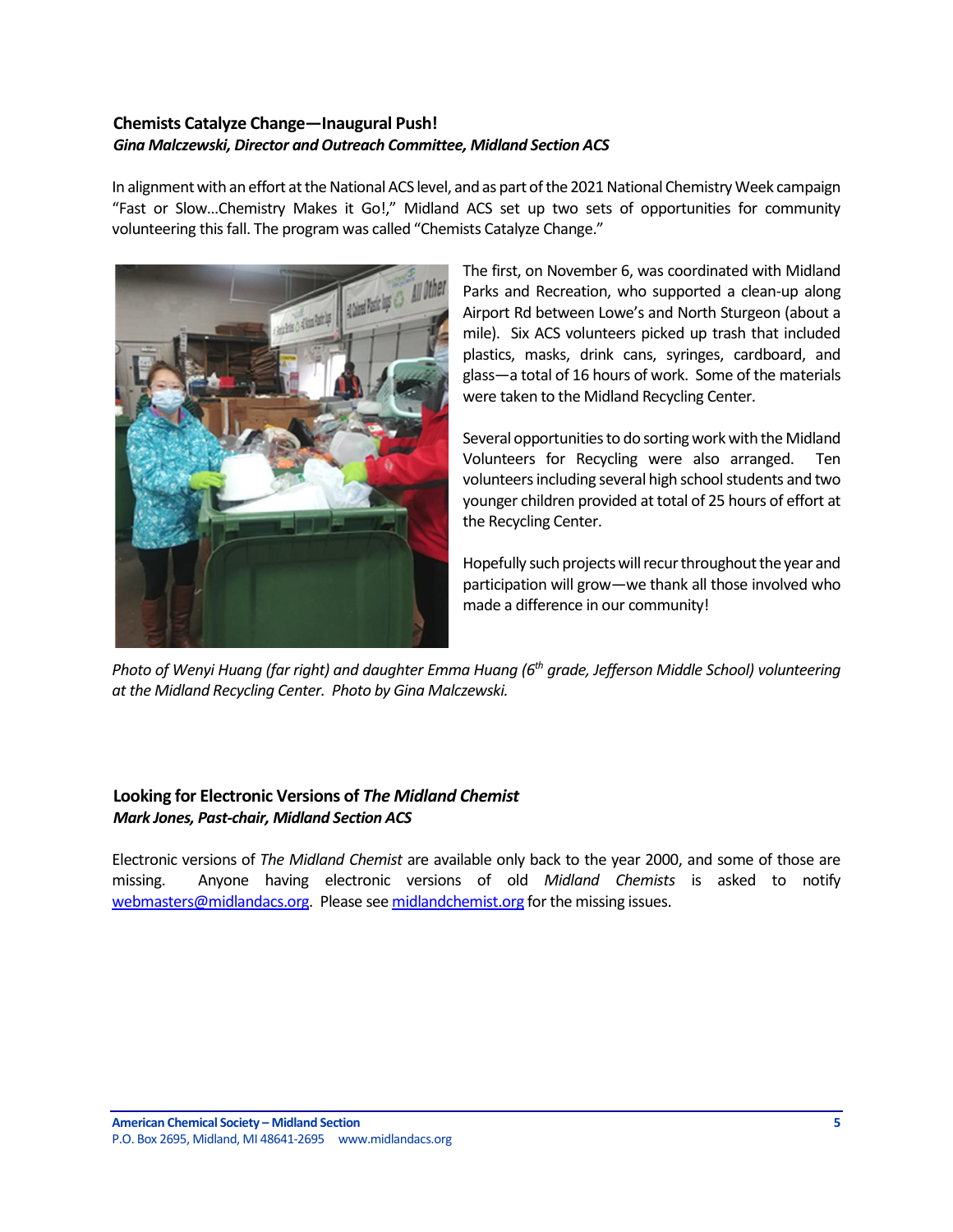<span id="page-5-0"></span>**Midland Section ACS Receives Seven ChemLuminary Awards for 2020 Programs**  *Mark Jones, Past-chair, Midland Section ACS*



The Midland Section of the American Chemical Society received seven 2020 ChemLuminary awards, once again including Outstanding Section Performance in the Medium Size Category. 2020 presented challenges we hope never to face again. It is gratifying that our reduced programming still received six awards. Once again, the commitment, inventiveness, and creativity of our volunteers are being recognized as some of the best in the nation.

A watch party was held on Thursday, October 21 for the for the 23rd Annual ChemLuminary Awards Ceremony. This virtual event streamed the National award ceremony while participants from Midland were able to talk, celebrate, and interact. The event included a keynote address by Mary K. Engelman, recipient of the 2021 Award for Volunteer Service to the American Chemical Society. Presentations of the ChemLuminary Awards followed. The complete program is now available on the ACS website at [www.acs.org/content/acs/en/funding/awards/chemluminary.html.](https://www.acs.org/content/acs/en/funding/awards/chemluminary.html)

The ChemLuminary Awards received by the Midland Local Section are:

**Outstanding Performance by a Local Section – Medium Size Category Award:** The Midland section conducted a series of virtual events using web-based tools to offer hands-on activities to extend our programming to a wider audience. Programs included a well-attended series of virtual seminars on the environment and in the wake of the George Floyd tragedy, a diversity and inclusion seminar highlighting racial injustice impacting their community.

**Best New Public Relations Program of a Local Section:** The Midland section created excitement for the 50th Earth Day by posting a Facebook countdown with 50 posts. They educated and encouraged thousands of members of the public to take personal action in celebration of Earth Day.

**Outstanding U.S. National Chemistry Olympiad:** 184 students from nine schools participated. Retiring teachers shared Olympiad experience with new teachers, educating them about the benefits of the program. The section provided recommended chemistry topics to encourage the students to prepare for the U.S. National Chemistry Olympiad.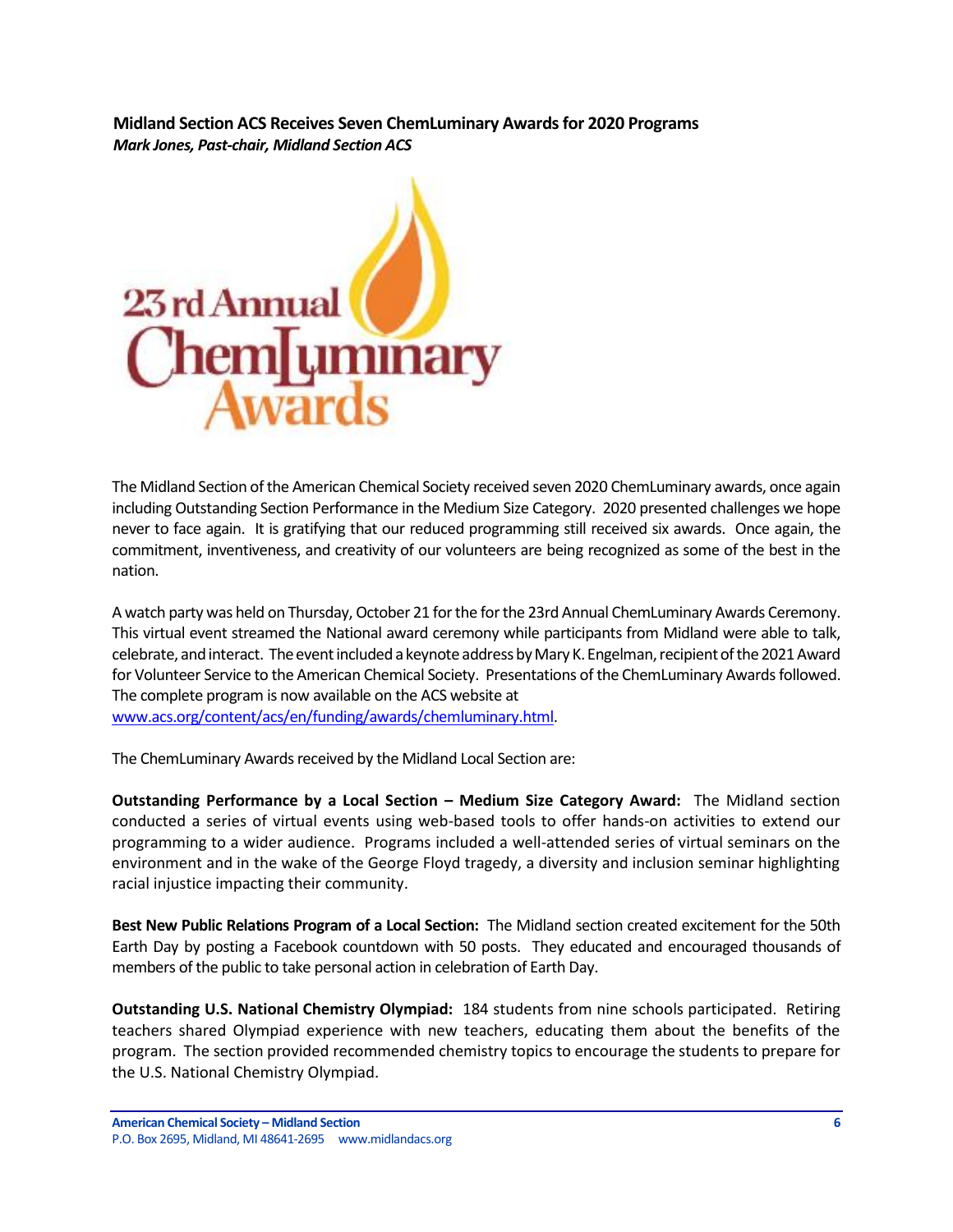**Best Event or Activity Organized by, or Benefiting, the Applied Chemical Technology Professional Community:** The Mid-Michigan Technician group invited chemical technology students and ACS students from local universities to a networking lunch and tour of Dow's Research and Development Campus. Included were presentations, outreach, networking events, and demonstrations regarding chemical technicians.

**Outstanding Regional Meeting for 2019 Central Regional Meeting:** CERM 2019 was hosted by the Midland Local Section in Midland, Michigan. An estimated 7,000 students participated in CERM's unique Regional Experiment programming during the 2018-2019 school year. The event featured world-class technical programming for both chemistry and public audiences.

**Outstanding Ongoing National Chemistry Week Event:** The Midland Local Section has hosted events for National Chemistry Week continuously for over 30 years. While the Section typically organizes "walk-by" activities led by students and members, last year was the first time the Section made videos and hosted a virtual poem contest in response to the pandemic and a major flood, which **a**ffected venues, business partners, and event supplies. Midland's virtual celebration of chemistry speaks to their resilience and on-going commitment to STEM outreach.

**Outstanding Virtual Event for Chemists Celebrate Earth Week or National Chemistry Week:** Pivoting quickly in the wake of COVID-19 shutdowns, the Midland Local Section hosted four Zoom seminars and filmed three educational videos with demos and activities for Chemists Celebrate Earth Week 2020. More than any other section, Midland offered a variety of virtual programs to inform the public on environmental issues, educate across age ranges, promote actions that instill "green" habits, and provide resources for families and educators seeking virtual Earth Day activities.

The Local Section was a finalist for three additional awards. These are Membership Affairs Committee Industry Engagement & Outreach Award, Best Continuing Senior Chemists Activity within a Local Section, and Most Innovative New Activity or Program in a Local Section

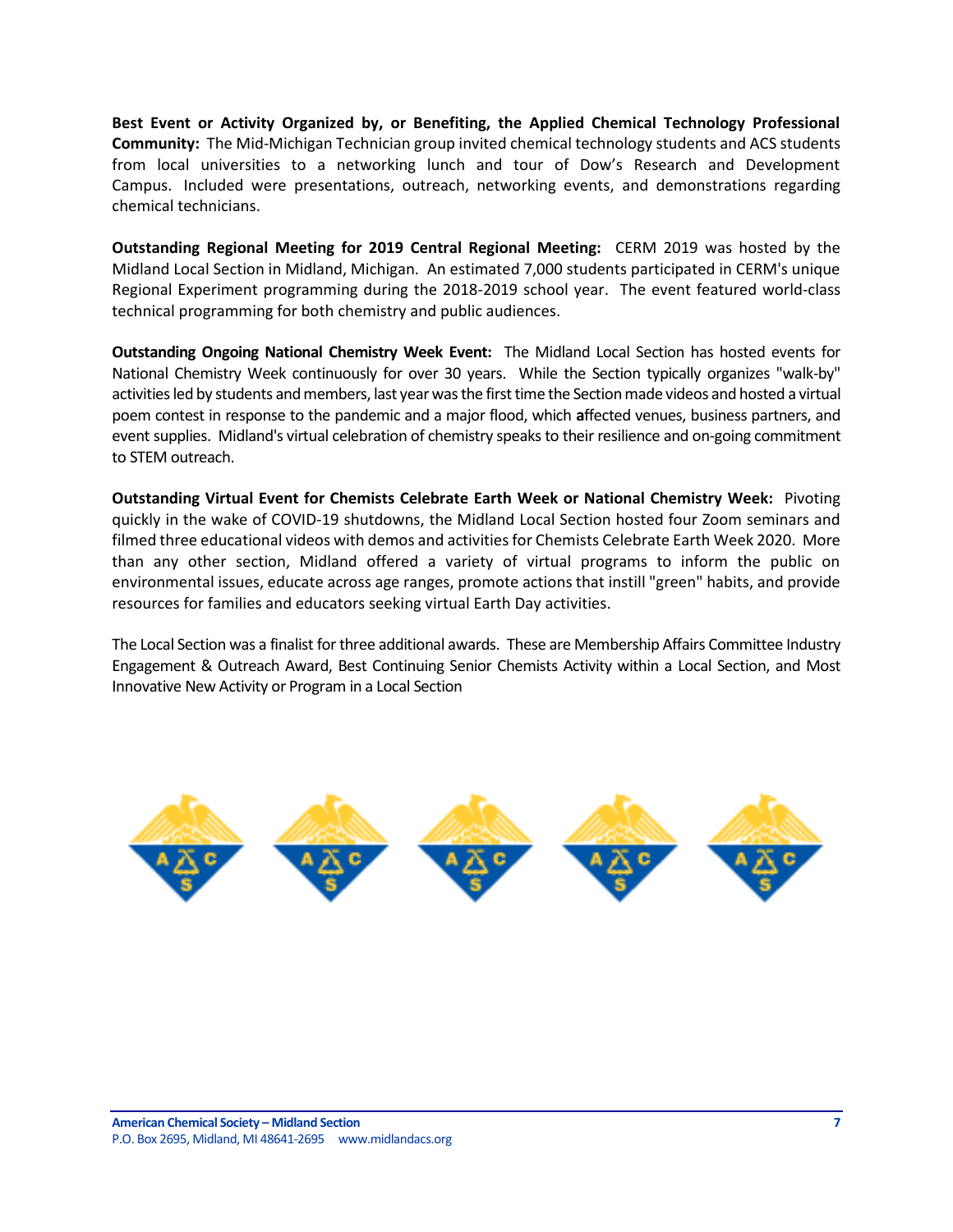# <span id="page-7-0"></span>**Knowing When to Kill a Project, and Knowing When to Fight to Save a Project** *Mark Jones, Past-chair, Midland Section ACS*

Editor's note: This article is reprinted from the Thursday, December 2, 2021, issue of *ACS Industry Matters Newsletter*, an online news publication of the American Chemical Society.

**Knowing when to kill a project, and knowing when to fight to save a project** Dimi Katsoulis shares a wealth of key insights from his 33 years with Dow



Dimi Katsoulis, Principal Research Fellow, Dow Performance Silicones

Dimi Katsoulis joined Dow in 1988 after receiving a PhD from Georgetown University in inorganic chemistry. He is a principal research fellow at Dow Performance Silicones, supporting corporate growth by developing sustainable new technology platforms in silicones and silicone-organic hybrid materials.

During his 33-year career with Dow, Dr. Katsoulis has served as:

- satellite leader of Central R&D group in Yamakita, Japan
- principal investigator in cooperative research and development agreement projects with NIST, FAA, US Navy, and the Air Force Office of Scientific Research
- interim director of the Polymer and the Solid-State Program at NSF
- member of Dow Corning's Technical Advisory Board

His areas of technical expertise include metal oxides, silicone resin science and resin design, sol-gel chemistry, composites, and films. And his current research focus is in homogenous and heterogeneous catalysis, synthesis, and processing of organosilanes. Dr. Katsoulis has been granted 64 US patents and has published 77 peer reviewed articles. He is Fellows of ACS (2021) and AAAS (2018), as well as a member of NAE (2017).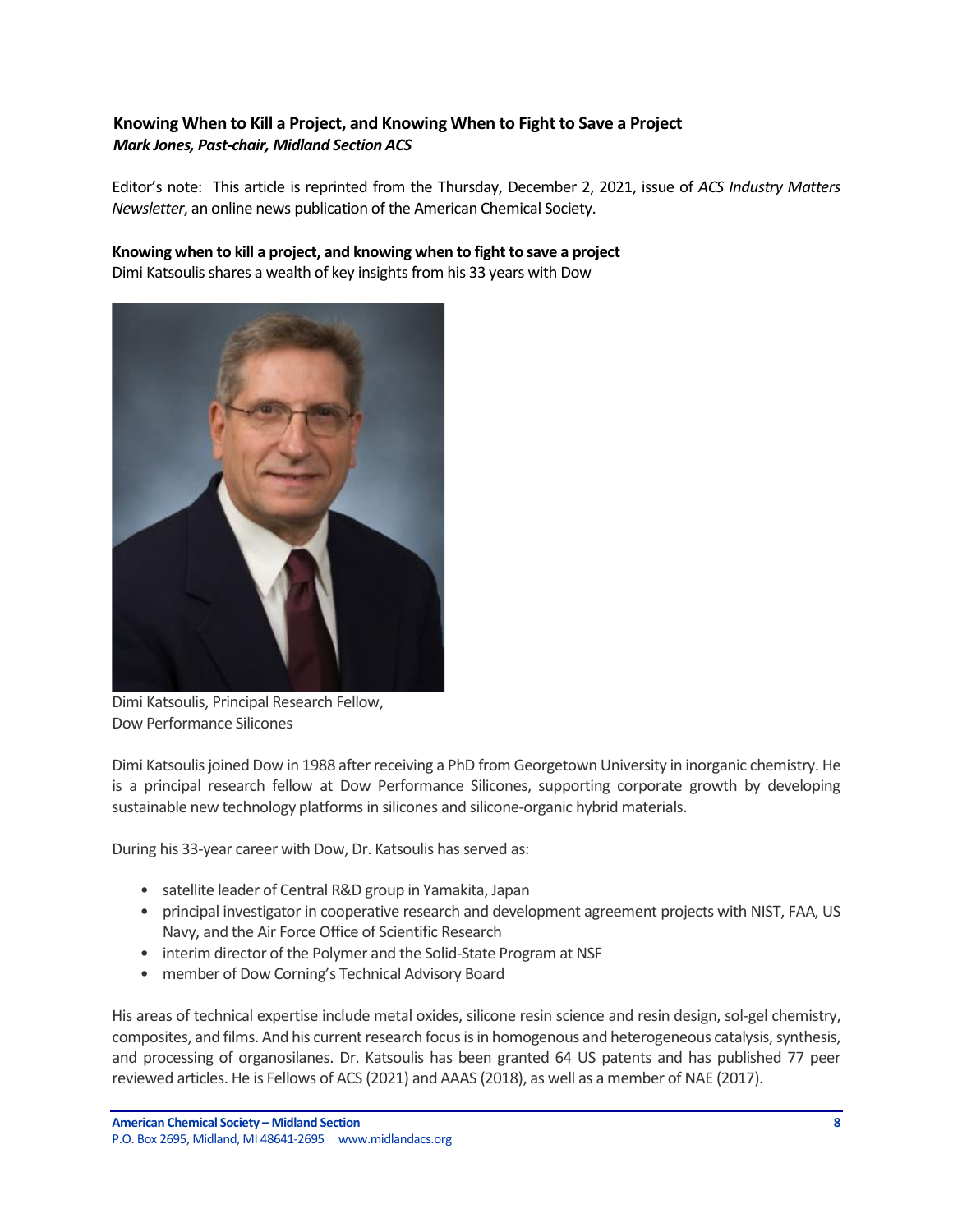**Your story is one of taking a very fundamental approach to understanding a technical issue and using that understanding to create very successful products. Many industrial scientists feel they can't invest the time to gain fundamental understanding. What advice do you have for early career professionals regarding fundamental studies?** 

When it comes to making products, the fundamental approach to understanding technical issues ensures sustainable competitive advantage.

In an industrial environment where the bottom line is the generation of value via sales of products, it is imperative to have in-depth understanding of the inter-relationships of performance (of the product in the application), to the properties of the material(s) (in the product), to the structure and composition of the components, and the process required to generate the product.

Achieving understanding of these relationships requires investment of time and focus on the fundamentals. Even if one is first in the market with a successful product, the competition will attempt to enter quickly by identifying gaps in the technology, which are usually reflected in the patent claims. The concepts of "new and improved" or "differentiation" can only be achieved when good science and technology support the product line. Patent claims will be much more insightful and difficult to undermine.

Importantly, as well, by having a good grasp of the fundamentals, one gets early notice of the limitations of the product (or technology) and can devise a prudent change of course to continue to address market needs with new products (or different technologies). The fundamental studies must be directly coupled to a technology gap (need) that, when addressed successfully, removes barriers, which prevent entering and participation in the market application space.

For mature, and even for younger industries, two types of fundamentals must be pursued.

- 1. **Fundamentals that are foundational to the science and technology that the industry is based on.** A healthy R&D organization will always maintain fundamental work on its foundational technologies. Early career professionals can learn very quickly from the senior technical leadership what the foundational technologies are for the company and the fundamental work that is needed to keep maintaining competitive advantage of the technology.
- 2. **Fundamentals that are specific to a technology or a product line.** For these, the timing and the extent of fundamental studies depend on the specific technology and products. Early career professional should be paired with senior R&D personnel who have mature judgement of where fundamental understanding "connects" with the technology or the product to get advice and guidance for the work.

In some instances, products can be successfully launched via 'an empirical approach, and the need for fundamental work appears soon after, and in other instances the technical gap has been identified and must be closed to allow for successful commercial success. One should always question what these gaps are and how impactful their resolution would be to the product success. As the experience of the professionals increases within the industry it becomes easier to make the judgement call and to prioritize where fundamental work should be funneled at any time to maximize the value and impact.

**Can you describe a case where focusing on the fundamentals didn't deliver the hoped-for results? How did you know when to call it quits? How did you manage the situation with the business leaders?**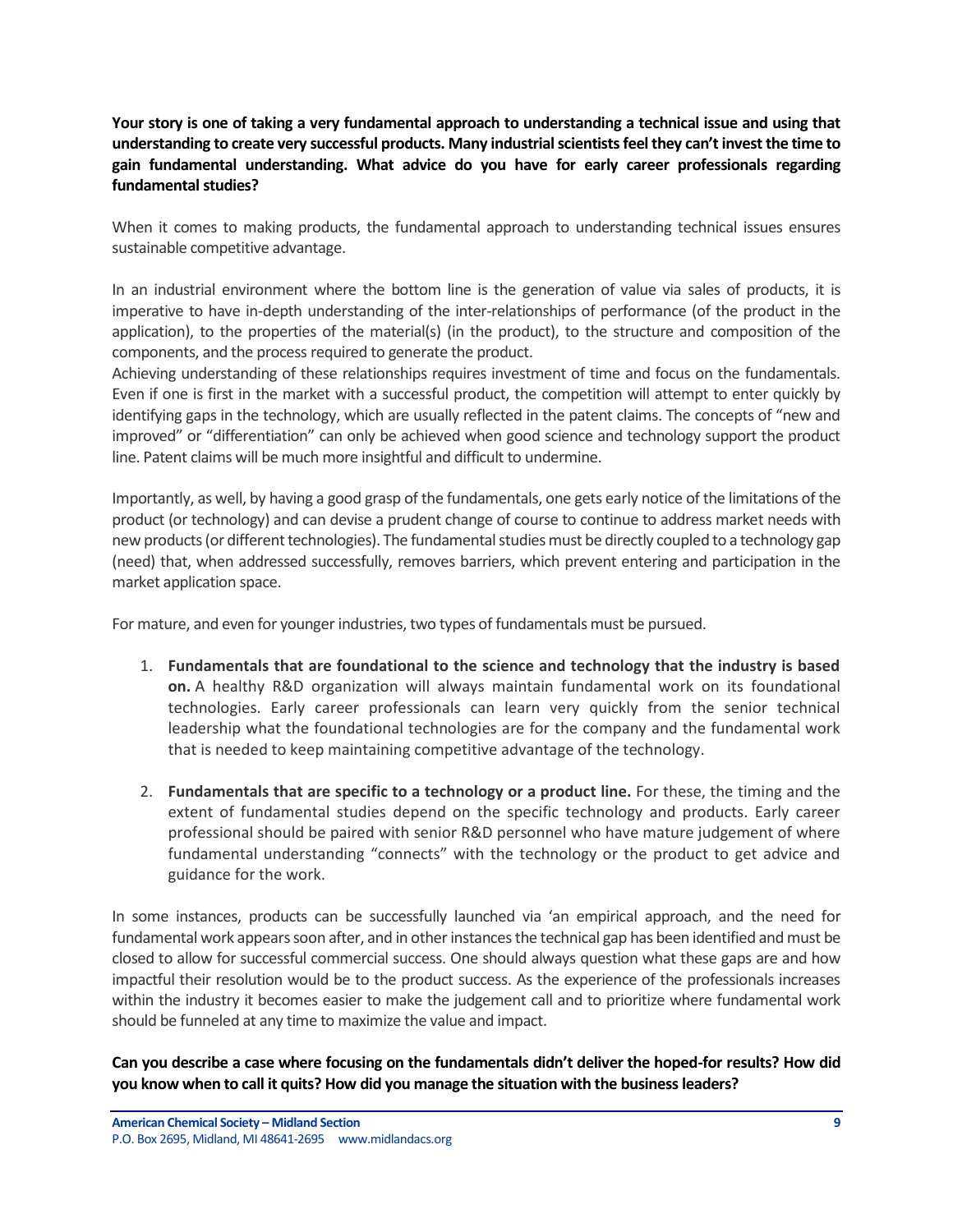In my career, more commonly, I was faced with situations where focusing on the fundamentals revealed limitations or issues on the technology or the product concept that was pursued, and provided the justification for dropping (stopping) the particular approach and the project.

Some common reasons for calling it quits were the high cost of the approach or inferior performance when compared with competitive technologies and alternative approaches. Focusing on the fundamentals was very advantageous in these instances as it helped us "fail fast," which is an important guiding principle in business. Naturally, technical and business leaders agreed about the output and the role of the fundamentals in these cases. The fundamental knowledge that was developed was captured and documented properly in the company's reports.

Proper documentation is an essential and critical task. I have seen many times technical issues and analogous product concepts resurface, even many years later. And thus, I learned to appreciate this underexploited knowledge and frequently witnessed its utility at a later time.

In contrast, I have also witnessed circumstances where fundamental studies had weak or indirect association (links) to the technology and/or product to be developed. Then their value was marginal or non-existent. It is in these cases where senior technical leadership can provide early guidance through internal peer review to either strengthen the hypotheses or make the necessary course correction. The type of projects that come to mind and fall under this category are the Holy Grail type of projects, and those who focus on "model systems." More often than not, practical reality is far away from these projects.

### **What about the inverse, where the business wanted to move on, but you remained convinced success was soon to come? Any advice on keeping a project alive when others are ready to abandon?**

Everyone in industrial business knows that the R&D time window and the business time window differ. The latter is usually much shorter. The longer span of synchronization of these timelines, the more harmonious the business and technical relation is and the probability for success in the marketplace increases.

Healthy R&D organizations recognize upcoming technology trends and have the foresight to start technical work on the underlying science, so that it can be ready when business and customers come to them demanding solutions and products. In my career, I have experienced these situations. Sometimes we started R&D work way early and invested resources in fundamental and applied work, and then we had to stop when the business lost patience and was not willing to keep funding the work any longer.

The market came much later (in two instances, 20 plus years later). In one instance we were fortunate to have retained the expertise and knowledge, and we were able to restart with minimum penalties. In the second instance we almost had to start from the beginning, although we had all the prior knowledge documented internally. Things had taken a different trajectory.

I do not think there is a magic bullet as an answer for these circumstances. One has to make a call where one believes things are heading and take action. It is part of the risk and reward nature of the business. The only areas where there should be continuity of the fundamental work without disruption, as I mentioned above, are the areas of the foundational technologies, which are the core of the particular industry. It is the responsibility of the senior technical leaders to educate the business leaders of the value of these technologies and advocate for their ongoing investment.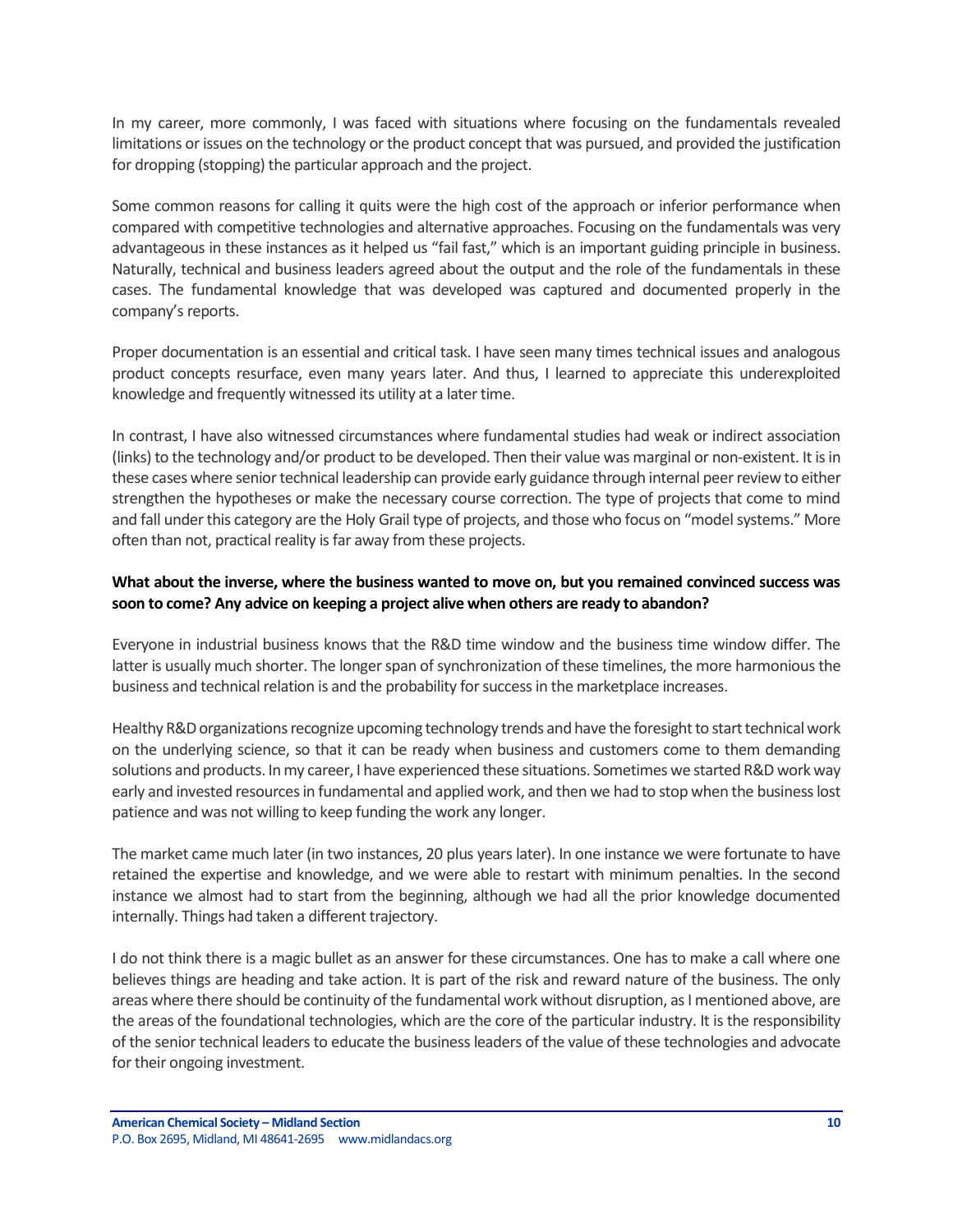**The areas where you've ventured cover several different technology areas. I see catalysis, polymer design, and more. Many appear far removed from your thesis training. How do you approach a new problem in an area where you have limited knowledge?**

Very frequently in industry, employees find themselves in scientific fields that are not within their "comfort zone." Business growth relies increasingly on complex technologies, which command multidisciplinary approach and a variety of skills and expertise.

When I joined the company as an inorganic chemist to work on aluminum and zirconium metal oxides, I quickly realized that these were just a periphery technology for a company that was founded on silicon and siloxane chemistries. I realized at the time that I would quickly need to broaden my knowledge if I were to succeed in R&D. My feeling was proven correct, as three years after I joined, the aluminum-zirconium business was sold and the company maintained its core focus on silicon chemistry exclusively.

The dual nature of the siloxane polymer, PDMS, that of inorganic via the siloxane bonds, and the organic via the silicon-carbon bonds was an attractive and convenient bridge to expand from my original metal oxides comfort zone. I was also fortunate to be the last class of R&D professionals to interact directly and in-person with the original pioneer scientists who had developed the foundational technologies upon which the company was established. This strong silicone R&D environment became a school of continuous education for me. I became a devoted student of silicon chemistry, through continuous reading, association, and work with those scientists; readily accepting coaching, mentorship, and guidance; and attending every seminar and organosilicon meetings that I could.

In my experience with industrial R&D, there is minimum or no segregation of disciplines, knowledge, and skills. One works with whomever is needed for the work to succeed. From there on, it became easier to navigate in adjacent fields, and even new fields, by seeking to collaborate and work with those who were experts in these new fields. I needed to be willing to do my part in the collaboration and to obtain education to remain productive throughout the project.

Looking back, I can divide my career into about six or so 5+ year segments. I found each of them to be analogous to a PhD thesis. So, for those early in their career who find themselves in analogous situations, I would suggest viewing the new project as another PhD training and embrace it. It is well worthy, as it will add significantly into professional growth and will increase impact within the organization. I would like to conclude here by emphasizing that in my career as a chemist I found great benefit by direct collaborations with chemical engineers. In my experience, the nature of their training brings pragmatic questions to a project from the beginning.

## **Who are the mentors that influenced you, what made them good mentors, and how do you approach mentoring others?**

The mentors who influenced me most were the first two R&D directors that I encountered when I joined the company, and an MIT professor with whom I collaborated during several of my early years. They took a genuine interest in me, my projects, but also on my personal life as a whole. They provided direct guidance regarding the research work, but also were direct to provide input, privately, when corrections were needed in my behavior to help me navigate within the organization.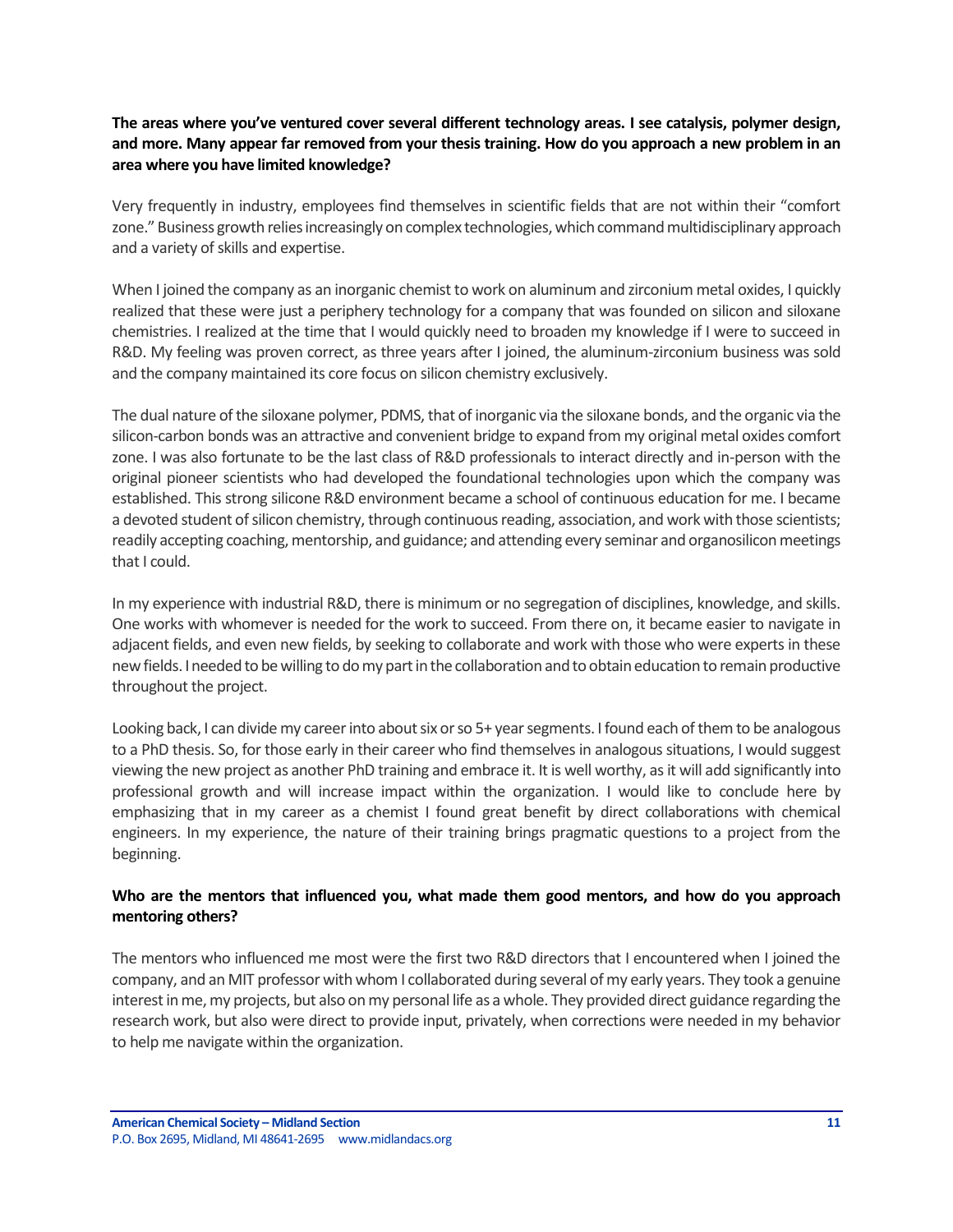It was critically important that they took action to remove obstacles and to back me up. They set up various "tests" (without me knowing at the time) by setting me up in different challenging situations to explore my strengths and determine my weaknesses. They were simultaneously working with me on my short- and longterm career goals.

They gave me advice on how to work with molecules and with people. The latter is more challenging, as everybody knows. They helped me understand the different types of communications when I was discussing technology with business people vs technical colleagues. They shared openly their experiences and issues and challenges that they faced during their careers.

In my current role I have been fortunate to work closely with young talented colleagues, and I take every opportunity to pass along many of the messages that I learned from my own mentors, share my own experiences, and show examples of how to do the work and how to communicate to maximize the company and personal impact.

It is important to also mention how much I benefit from the learnings I obtain from my younger colleagues—socalled reversed mentoring. They help me keep pace with the technological and social changes that are taking place during our times. It does work both ways.

#### **How has your family influenced your leadership style?**

During my upbringing, my family, a low middle-class family, instilled in me the principles of hard work, loyalty, integrity, and frankness. My own family today shows me patience, openness, and unconditional support. I do want to believe that these principles and behaviors are reflected in my work and in my interactions with my colleagues and others within the organization.

#### **What is a lesson you've learned that you wished you knew from the start of your career?**

The lesson I refer to here I learned early in my career. It relates to the old saying, "It is never too late." During one of my first interactions with a customer, I remember that naively and maybe a bit self-importantly, I mentioned to a manager of the customer company that, "it is never too late to bring him a product solution." (I thought I had the concept in my head and only needed time to execute.)

I vividly remember that he leaned toward me and with a stern voice corrected me: "In business, timing is everything." This interaction has stuck with me, and I witnessed the reality of the statement many times during my career—not only its impact on business, but equally importantly, on technical work. Being either early or late can make a good technical contribution useless.

#### **You worked for a company that was acquired. What were the challenges posed by that acquisition, and what led to your success navigating the transition?**

I think that by its nature the R&D function offers advantages over other functions, for example, accounting or legal, in tempering some of the headwinds and the "sour taste" that always accompany these types of acquisitions. So, it is a matter of where one focuses and channels one's energy.

For me, this acquisition opened the opportunity to get involved and explore new chemistry sets (the organic chemistry of Dow), build professional relationships and collaborations with a new set of colleagues, and take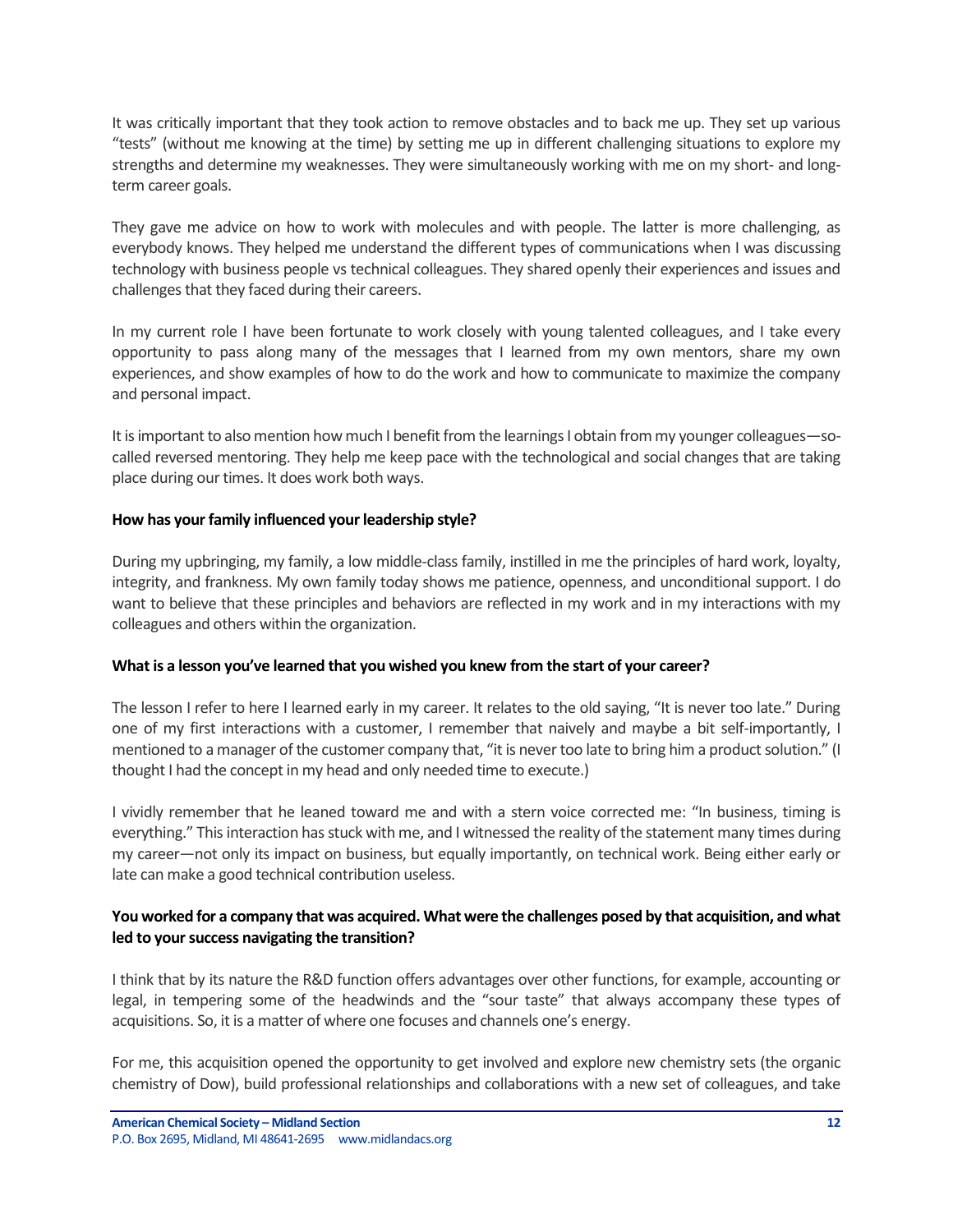advantage of new and greater capabilities in the lab and instrumentation. Even more importantly, such situations have allowed me to identify the new intersections/synergies that emerge when various chemistry sets and supply chains, such as silicon and organic, are brought together.

I saw great potential in exploring these intersections, and I funneled a great deal of energy to learn and exploit this new space. Both companies can teach and learn from each other on business, science and technology, and eventually new products. As anyone in this business knows, chasing synergies results in bringing out the worst of both sides (making lemonade), but here is where the challenge becomes interesting: exploiting the nonobvious. So, almost six years after the acquisition, I find myself still enjoying my research and making meaningful contributions with new science, technologies, and products.

### **What is the one personality trait that has been most instrumental in your career success? What trait do you wish you had in greater supply?**

I would start with curiosity as the driver to stick with a question/topic and to persevere and to work hard at it until the answer is found. This has helped me undertake challenging tasks and drive them to completion. On the other hand, I think more patience and a more tempered bias style would have been helpful to have in a greater supply.

### **You are most associated with silicones chemistry. What are the sustainability challenges silicones face and how do you think they'll be addressed?**

Silicon chemistry and engineering offer very valuable guiding principles toward the generation of sustainable products and solutions, as well as good options for recyclability of silicone materials. Silicone materials are used in thousands of applications, very frequently in small amounts and in conjunction with many other materials as mixtures or additives. This extensive penetration in all markets is the main challenge that I see on sustainability of silicones. One needs to be able to track the material throughout its useful lifetime, collect it, separate it from the other components, and go through the appropriate recycling or other utilization approaches via a cost effective and efficient manner. It is truly a serious challenge that we must tackle.

## **Silicones find application where more traditional polymers fail. What applications of silicones have most surprised you during your career, and what nascent applications are you most excited about?**

I am still intrigued by one of the earliest applications of silicones: adhesives, sealants, and structural silicone glazing on building facades. Silicones have a unique combination of properties that ensure extensive longevity on building structures under severe conditions of wind and earthquakes.

These properties include great adhesion (with excellent transparency when needed) to substrates, excellent weather and temperature stability, fire resistance, ozone and oxidation resistance, extreme low-temperature flexibility, UV resistance, low reactivity, high gas permeability, and low water/liquid permeability. One can find numerous 40- and 50-year-old structures that are still in fine working conditions. In addition, spectacular designs of new skyscrapers can be made possible by use of silicone sealants and adhesives.

The new technologies that are currently emerging on energy, electrification, healthcare, transportation, and other areas offer new opportunities for silicon-based materials. In addition to numerous recent applications due to electric vehicles, I foresee new application opportunities on lightweight composite structures, taking advantage of the excellent fire-resistant properties of silicones. I also see applications on wearable electronics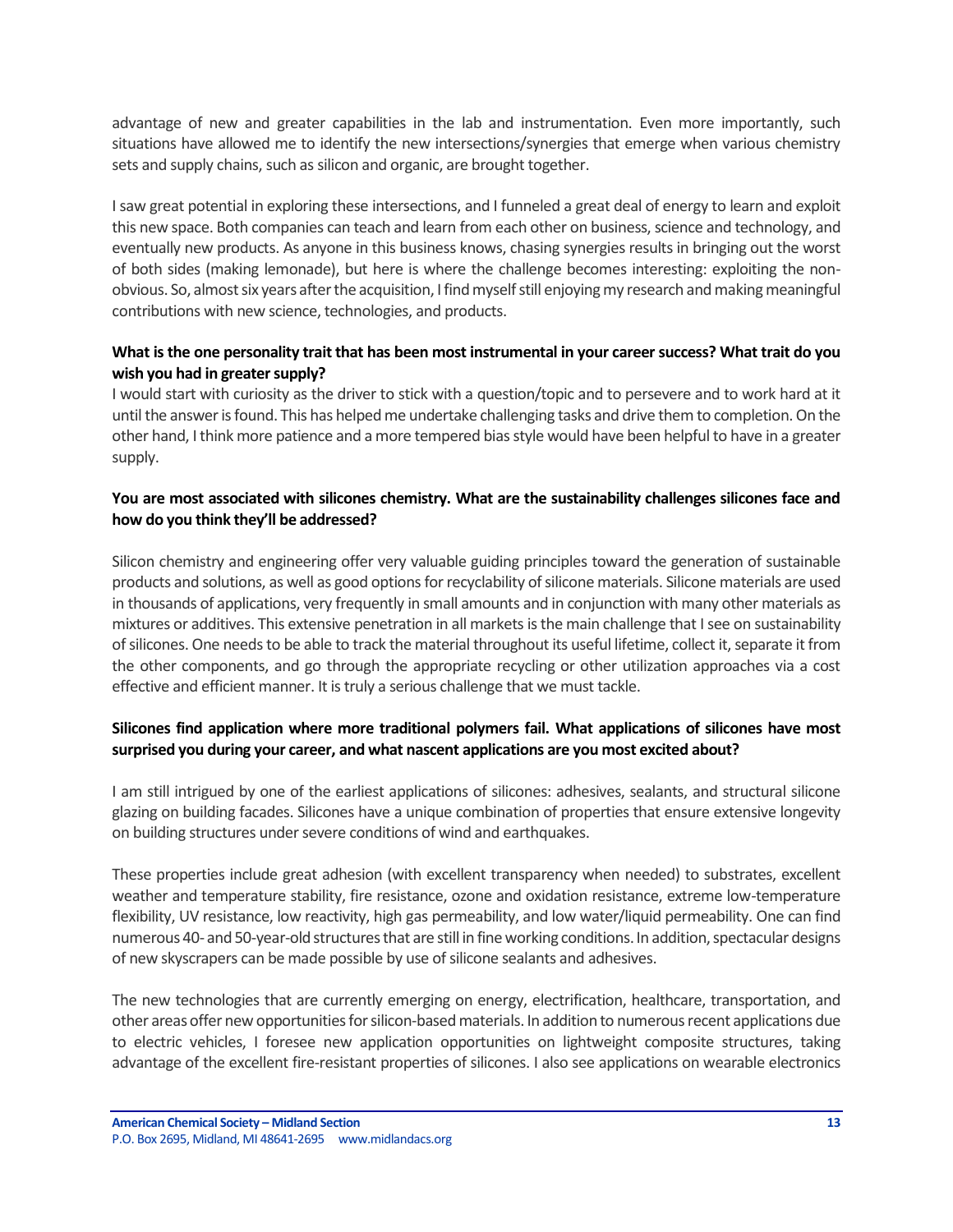(smart e-textiles) and electroactive materials as well as applications based on the optoelectronic properties of nano-silicon and other inorganic silicon alloys and silicides.

### **As a native Greek, can you share an underappreciated destination in Greece that visitors should be sure to put on their itinerary?**

I would suggest places on the mainland outside the main cities of Athens, Thessaloniki, and Patra. One will find thematic and cultural centers and the unique landscape of the mainland amenable to visitors throughout the year, not just the summer. Some examples are Halkidiki (Chalkidiki) peninsula, the Zagori villages on the mountainous northwest of the mainland, Pelion peninsula in the central part of the country, Plastiras Lake in the central mainland, the rock formation of Meteora, and the town of Arachova for winter holidays.

#### **What is a place you can't wait to get back to?**

For me, there are two places that I would like to be able to visit again. They are completely different in lifestyle and culture, but each one has made a great impression on me. They are Paris and Tokyo. If I had to pick only one, it would be Paris.

*This article has been edited for length and clarity. The opinions expressed in this article are the author's own and do not necessarily reflect the view of their employer or the American Chemical Society.*

# <span id="page-13-0"></span>**Midland Section ACS Scholarship Fund Challenge** *Gina Malczewski, Director and Scholarship Committee, Midland Section ACS*

The Midland Section of the ACS has been proud to offer scholarships to deserving undergraduate students majoring in a chemical science since 2002. Annually, two to four scholarships are awarded to candidates who have graduated from a high school in one of the Section's five counties (Bay, Midland, Saginaw, Isabella, and Gratiot), are studying at a Michigan university, and are ideally intending to pursue a career in some aspect of chemistry or chemical engineering. Selections are made by a committee and are based on academics, service, and extracurricular contributions, and an essay on the student's sources of motivation as well as future plans.

Awards usually range from \$1,000-2,000, depending on the financial performance of the Midland ACS Scholarship Fund (#399) administered through the Midland Area Community Foundation. A long-standing goal of the Section has been to raise the base amount to \$100,000 to serve more students.

**Dr. Wendell and Marcia Dilling** (photo at right), both trained chemists and stalwart supporters of our Local Section, are now prepared to help us reach that goal by donating up to \$18,000 as part of a Challenge Grant to the Scholarship Fund, which currently stands at \$64,953.22.

**They will match 1:1 any new contributions to the fund at the Midland Area Community Foundation over the next couple of years (\$18,000 X 2 + \$64,953.22 = \$100,953.22).**

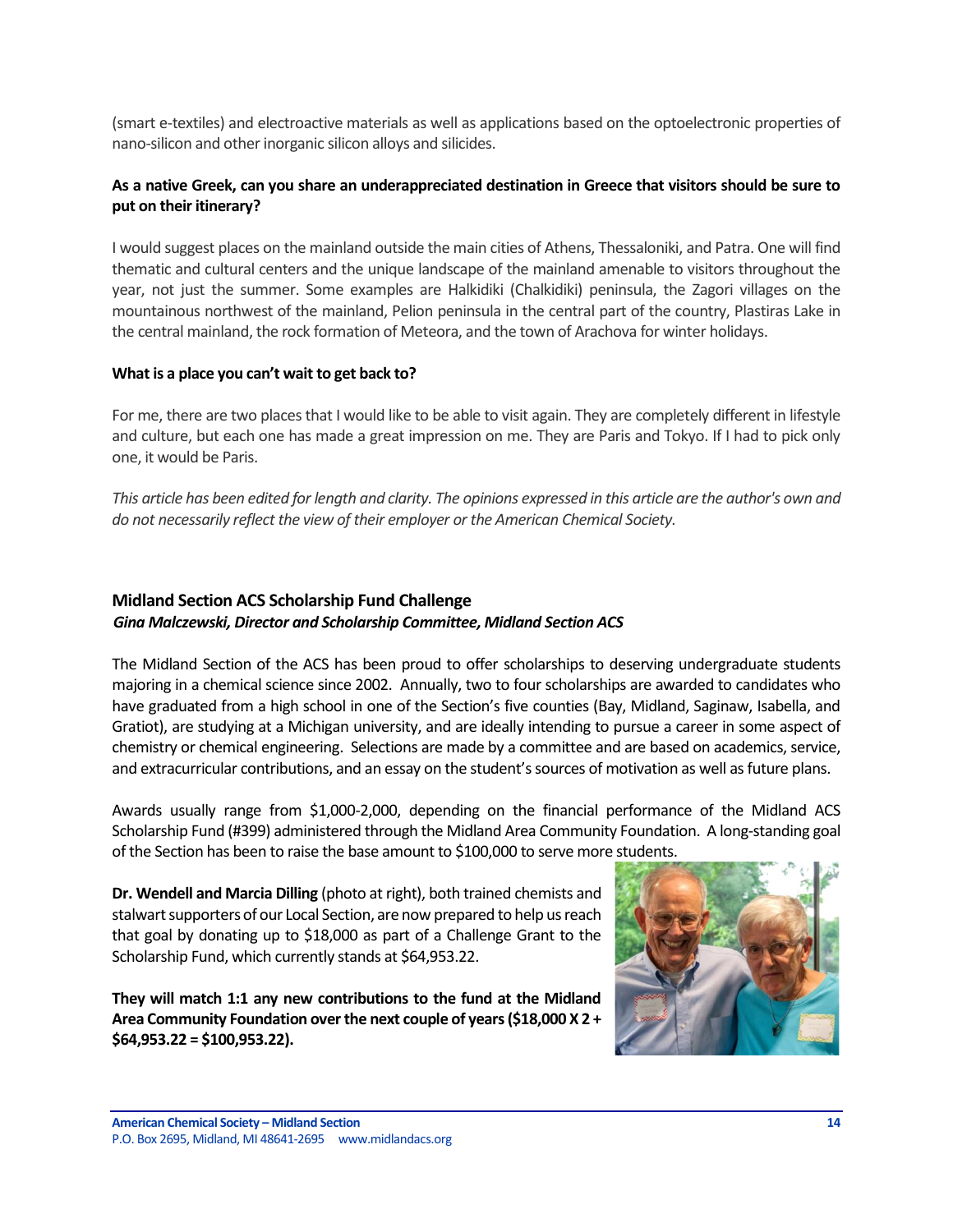Please consider contributing to this worthwhile cause. **Your donations will help shape the future of chemistry!** If you have any questions about contributing to the Midland ACS Scholarship Fund, please call the Midland Area Community Foundation at 989-839-9661. Thank you.

An online donation form can be found through the following link: [Midland Section American Chemical Society Endowed Scholarship Fund #399](https://www.midlandfoundation.org/fund/midland-section-american-chemical-society-endowed-scholarship-fund-399/)

# <span id="page-14-0"></span>**In Memoriam – Robert (Bob) Edward Lemmer** *Steve Keinath, Co-Editor, The Midland Chemist*

Editor's note: The obituary notice for Robert (Bob) Lemmer as it appears here is reprinted, in part, from the Tuesday, November 16, 2021, issue of the *Midland Daily News*, along with additional information provided in an updated obituary notice from W.L. Case & Company Funeral Directors of Saginaw. Bob joined the American Chemical Society in 1955 and at the time of his passing he was a 66-year member of the ACS.



A life-long resident of Saginaw and retired, longtime Dow Chemical Company employee Robert Lemmer passed away peacefully in his sleep on Sunday, November 14, 2021, at the age of 95 years. The son of the late Benjamin and Caroline Lemmer was born on July 26, 1926, in Saginaw. Robert and his wife, Marie, resided in Saginaw, MI, and retired to Traverse City, MI, with winters spent in Bradenton, FL, and Phoenix, AZ.

Robert is survived by his wife, Marie A. Lemmer, whom he married on October 8, 1960, in Traverse City, MI. He also leaves his son, Richard Lemmer, Beaverton, MI, and granddaughters, Megan and Michelle; his son Scott Lemmer, Hope, MI, and granddaughter, Kayla; his daughter, Diane (Denis) Conroy, Portarlington, Ireland,

and grandchildren Aodhan and Niamh, and great-grandchildren, Maison and Kayden; his sister, JoAnn Brechtelsbauer; a sister-in-law, Jean Lemmer; a brother-in-law, John F. Doyle; and several nieces and nephews.

Robert was the Valedictorian of the 1944 graduating class of Arthur Hill High School in Saginaw. He then served in the US Navy as an Aviation Electronics Technician's Mate 2/c and was assigned to the heavy cruiser, the USS Fall River, near the conclusion of World War II. Following his discharge in 1946, he studied at the University of Michigan and graduated second in his chemical engineering class with a Bachelor of Science degree in 1950. His honor societies included Tau Beta Phi, Phi Kappa Phi, and Phi Lambda Upsilon. Robert went on to receive his Master's degree in mathematics from the University of Michigan in 1951.

Robert spent a year working for the Laboratory Division of the FBI in Washington, DC. He then spent the rest of his working career at the Dow Chemical Company in Midland, MI, where he was a highly regarded employee and the recipient of many patents, cash awards, and stock options. Robert's grandchildren were amazed to learn that he was an integral member of the research team that developed Saran Wrap. At the time of his retirement in 1989, Robert was Planning Manager for Research Services for Dow USA Research and Development.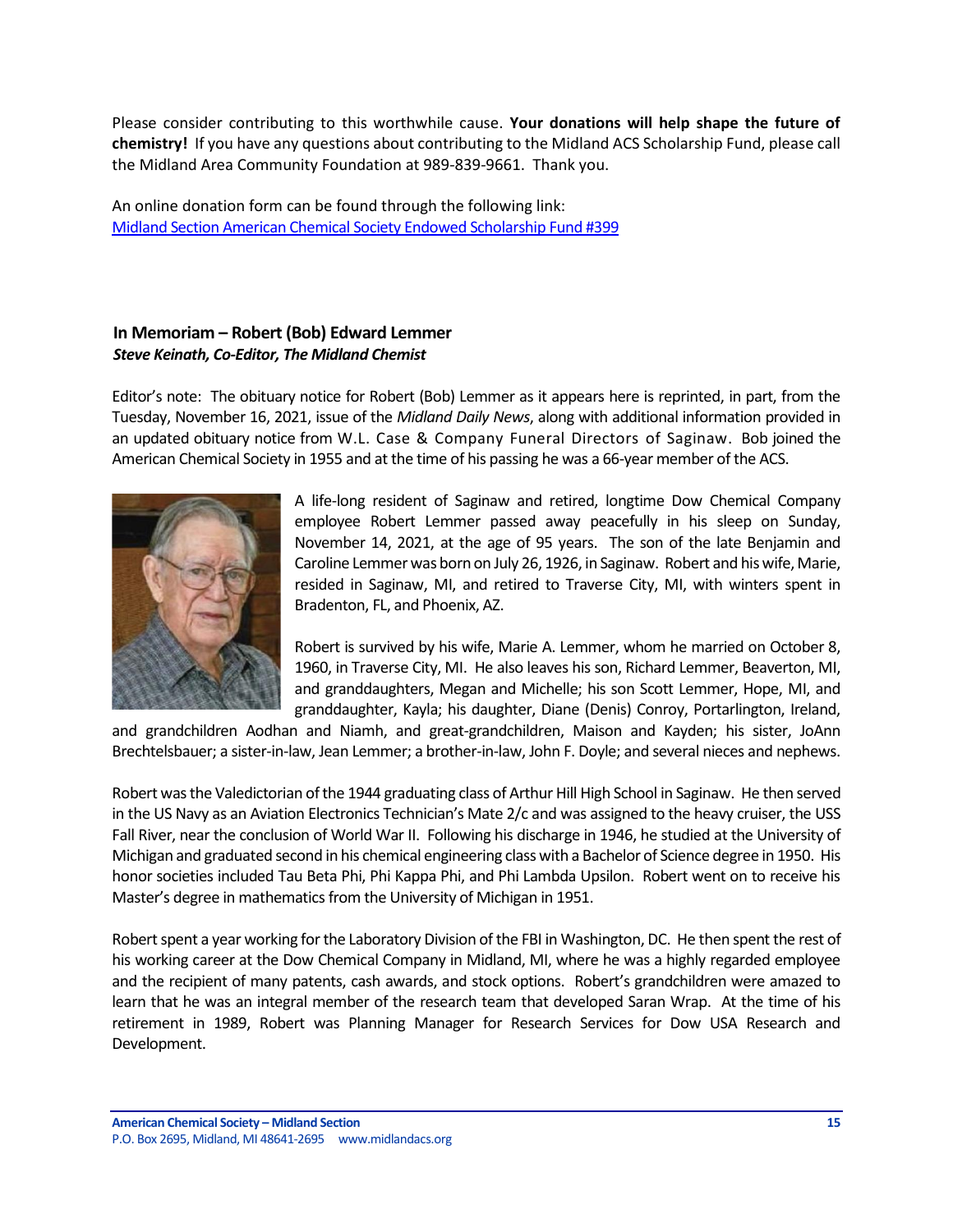Robert was a member of Countryside Presbyterian Church (now Countryside Trinity Church) in Saginaw, MI, and the Presbyterian Church of Traverse City, MI. Being an elder was only one of many positions that he held in the church. Robert was also an avid member of the Elks Lodge #323 in Traverse City, MI, and a 50-plus year member of the American Chemical Society. In his retirement years, Robert served as an AARP Volunteer Tax Aid. Throughout his life, Robert enjoyed bowling, golf, reading, Bridge, and traveling. All who knew Robert will remember his keen sense of humor.

Cremation has taken place and a memorial service will take place at a later date. In lieu of flowers, those planning an expression of sympathy may wish to consider Countryside Trinity Church, 4690 Weiss Street, Saginaw, MI 48603, or Alzheimer's Association, 225 North Michigan Avenue, Floor 17, Chicago, IL 60601.

W.L. Case & Company Funeral Directors of Saginaw (4480 Mackinaw Road, Saginaw, MI 48603, Phone: 989-793-9700[, https://www.casefuneralhome.com/](https://www.casefuneralhome.com/)) is honored to assist Robert's family with the funeral arrangements.

## <span id="page-15-0"></span>**In Past Issues of** *The Midland Chemist Wendell L. Dilling, Director and Historian, Midland Section ACS*



#### **From these volumes . . .**

## **50 Years Ago**, *The Midland Chemist* **1971**, *8*, No. 8, 6.

In *Midland Section Holds Symposium On Energy Production And Use* by D. R. Petersen, Energy/ Environment Symposium: "On October 1-2, the Midland Section of the American Chemical Society sponsored an important symposium on Energy and the Environment. It was held in the new Midland Center for the Arts and included invited presentations by six distinguished speakers, each a recognized authority in his field. The symposium was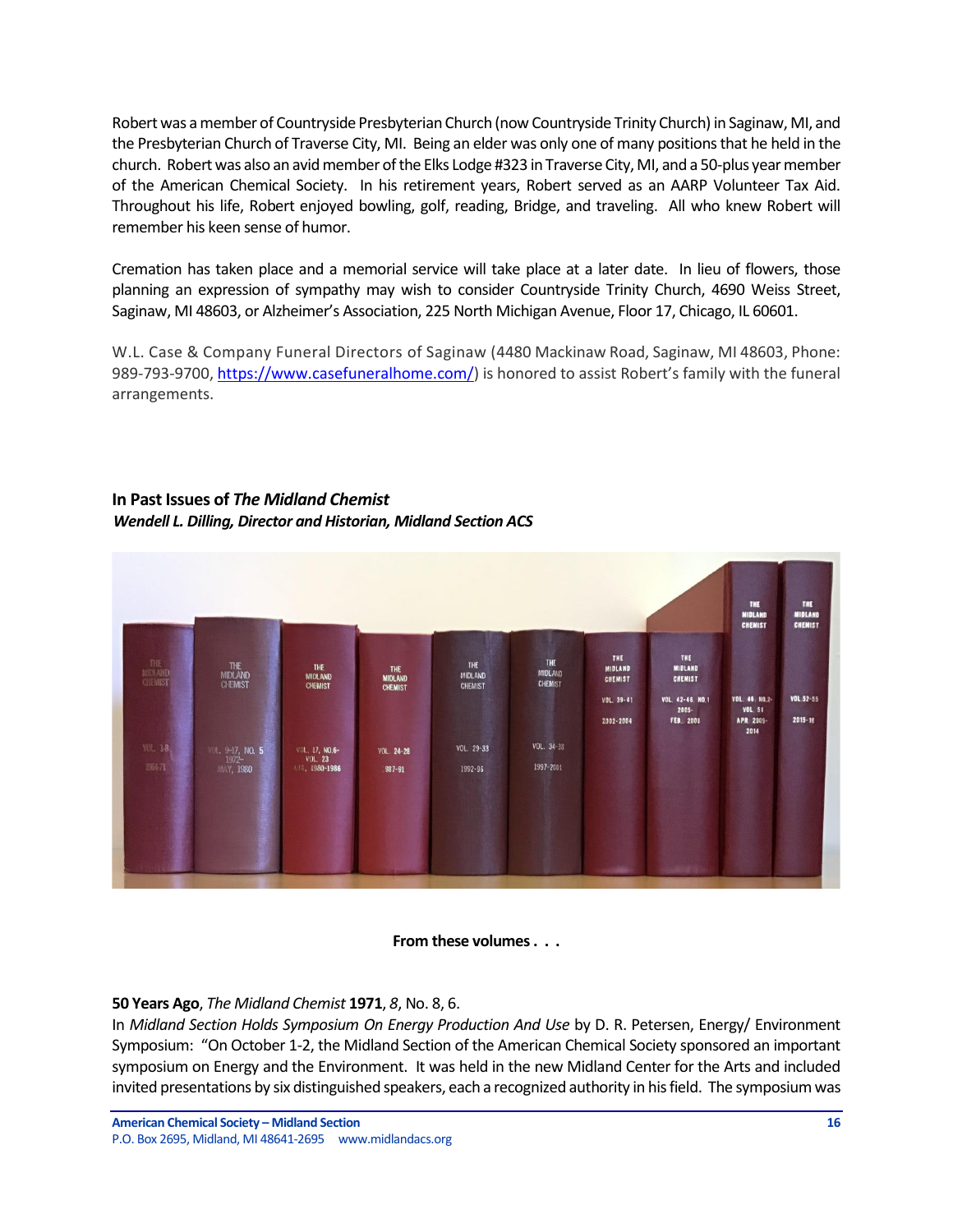designed to be of interest not only to ACS members, but also to the general public. Special invitations to attend were extended to students in nearby schools and universities, and to federal and state legislators and local government officials."

#### **40 Years Ago**, *The Midland Chemist* **1981**, *18*, No. 9, 10.

Under photo of "*14th Central Regional Meetin*g *committee members during a recent planning session* (left to right): Abel Mendoza, Housing and Meals; Wilhelm E. Walles, Exhibits; Cecil Frye, Kipping Symposium; Marion H. Whittaker, Activities; Linneaus C. Dorman, Meeting Facilities; Donald R. Petersen, Finance & Secretary; Wendell L. Dilling, General Chairman; Neal R. Langley, Registration; John Gaul, member, Registration Committee; Carl Snipes, member, Printing Committee; Jim Renga, member, Publicity Committee; Chris T. Goralski, Technical Program; Charles E. Reineke, Transportation. Not Pictured: Joseph E. Dunbar, Printing; Harold G. Fravel., Jr., Publicity; Eldon L. Graham, Social Program."

#### **30 Years Ago**, *The Midland Chemist* **1991**, *28*, No. 8, 14.

In *Letter to the Editors:* by Wendell L. Dilling and Linneaus C. Dorman, Midland Section Councilors: "We would like to congratulate all the Midland Section officers, committee chairpersons and members, and others who contributed to the Midland Section's winning the 1991 ACS Award for Outstanding performance by Local Sections in the medium large section category (for 1990 activities). This award is significant because the Midland Section has had a lot of competition in recent years from other outstanding local sections, primarily the Rochester, Cincinnati, and St. Louis Sections. The Midland Section last received this award for 1973 activities."

#### **20 Years Ago**, *The Midland Chemist* **2001**, *38*, No. 8, 26.

In *News and Election Results from MMTG* by Phyllis Anderson: "In August, the Mid- Michigan Technician Group (MMTG) again cosponsored a booth with the Midland Section ACS. This year's theme was "Plastics and Polymers". The event took place on two evenings from 6:00 p.m. to 8:00 p.m. A glass blower entertained the audience while we were setting up the demonstrations. This year's demonstrations included: Pufa-Top Hat, Green Slime, Silly Putty, Swelling Diaper, Invincible Balloon, Synthesis of Nylon, Marshmallow Inflation Polaroid light and Glow Worms. We gave away Coozies with MMTG/ACS logos and glow-in-the dark necklaces.

I am very proud to announce that MMTG received the best overall TAG at the ChemLuminary Awards for 2000 at this year's National ACS meeting in Chicago. This is a very prestigious award and we are very honored to receive it.

We recently held our annual elections. This year we switched to voting electronically. We had a whopping 80% return with no glitches reported."

#### **10 Years Ago**, *The Midland Chemist* **2011**, *48*, No. 6, 2.

In *Howell, Murphy, Lane Named National ACS Fellows* by Amy Tesolin-Gee, MC Editor: "The American Chemical Society announced the selection of 213 members as 2011 ACS Fellows; an honor recognizing distinguished individuals for their significant contributions to science, and for providing excellent service to the ACS.

Midland Section members honored by election to the 2011 Class of Fellows are Connie J. Murphy, Dr. Thomas Lane, and Dr. Bob Howell. They were recognized for this honor at the Fall ACS National Meeting in Denver where each received a lapel pin and certificate. The complete list of awardees is available at http://cenm.ag/fellows."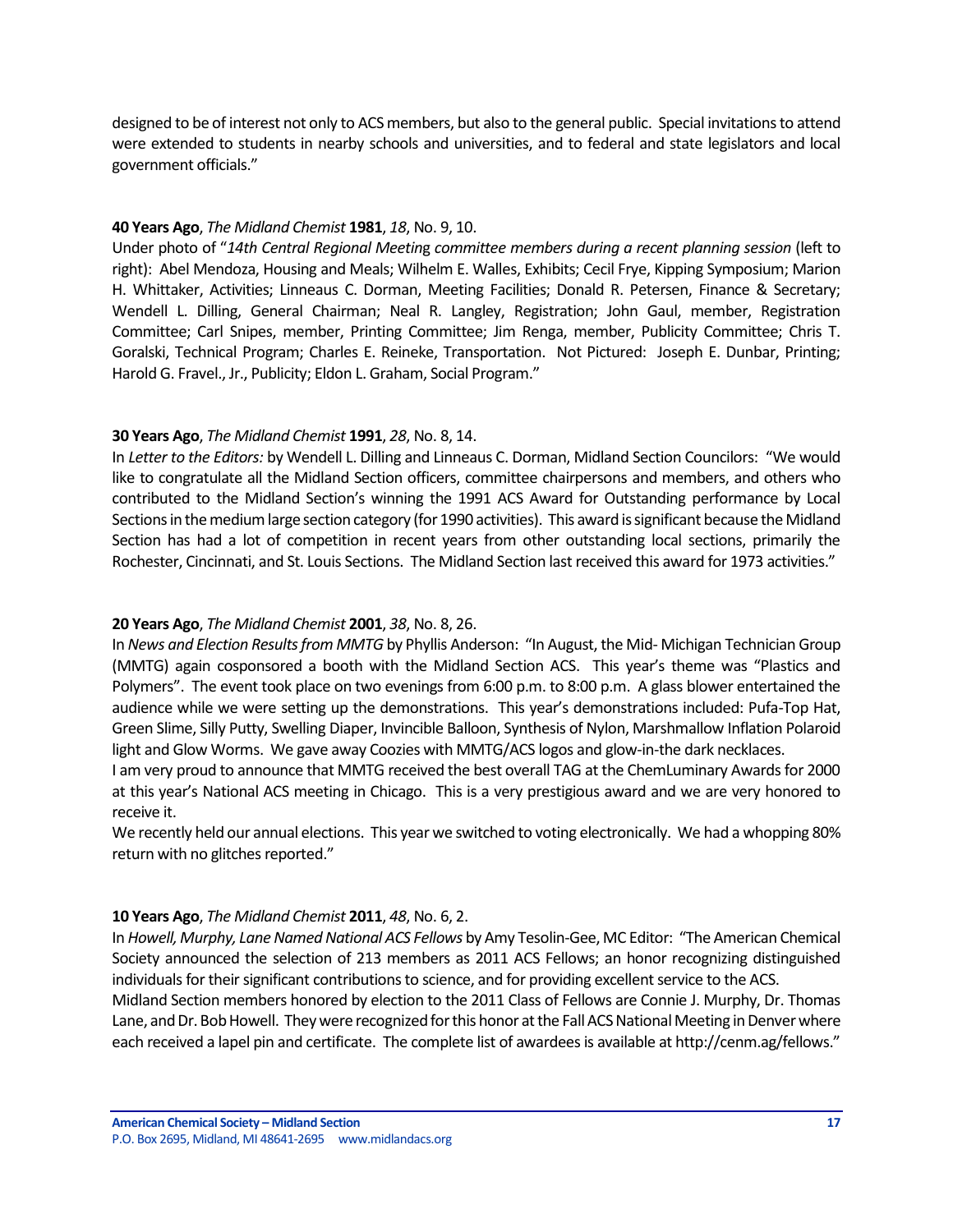### <span id="page-17-0"></span>**Upcoming Dates, Events, and Other Updates**

- December 1 (7:00 8:30 PM) MSU St. Andrews Family Astronomy Night free virtual event. Presentation topic: Double stars, multiple stars, and star clusters. Please see [https://standrews.msu.edu/family](https://standrews.msu.edu/family-astronomy-night/)[astronomy-night/](https://standrews.msu.edu/family-astronomy-night/)for more information about these ongoing monthly programs.
- December 6 (7:00 8:30 PM) Hybrid Midland Section ACS Board meeting, Primrose Retirement Community Clubhouse, 5600 Waldo Avenue, Midland (in person), and via a WebEx conference call connection at [Cisco Webex Meeting -](https://laurenmccullough.my.webex.com/webappng/sites/laurenmccullough.my/meeting/download/1fe34d004133d24e0415cae3b860f29e) December 2021. For those attending in person, the evening will conclude with an end of year celebration, networking opportunity for new and old board and committee members, and a volunteer appreciation and recognition period. Drinks and appetizers will be provided. For more information, or to help coordinate and facilitate the post-Board meeting activity, please contact Robbyn Prange a[t chair@midandacs.org.](mailto:chair@midandacs.org)
- January 3 (tentative date) (7:00 8:00 PM) Hybrid Midland Section ACS Board meeting, tentative location is Primrose Retirement Community Clubhouse, 5600 Waldo Avenue, Midland (in person), and via a WebEx conference call connection a[t Cisco Webex Meeting -](https://laurenmccullough.my.webex.com/webappng/sites/laurenmccullough.my/meeting/download/1fe34d004133d24e0415cae3b860f29e) January 2022.
- February 7 (tentative date) (7:00 8:00 PM) Hybrid Midland Section ACS Board meeting, tentative location is Primrose Retirement Community Clubhouse, 5600 Waldo Avenue, Midland (in person), and via a WebEx conference call connection a[t Cisco Webex Meeting -](https://laurenmccullough.my.webex.com/webappng/sites/laurenmccullough.my/meeting/download/1fe34d004133d24e0415cae3b860f29e) February 2022.
- March 7 (tentative date) (7:00 8:00 PM) Hybrid Midland Section ACS Board meeting, tentative location is Primrose Retirement Community Clubhouse, 5600 Waldo Avenue, Midland (in person), and via a WebEx conference call connection a[t Cisco Webex Meeting -](https://laurenmccullough.my.webex.com/webappng/sites/laurenmccullough.my/meeting/download/1fe34d004133d24e0415cae3b860f29e) March 2022.
- March 20-24, 2022 –ACS Spring 2022 National Meeting and Exposition, San Diego, CA. This meeting is being planned as an in-person and virtual hybrid meeting. Meeting theme: *Bonding Through Chemistry*. For more information, please see [ACS Meetings & Expositions -](https://www.acs.org/content/acs/en/meetings/acs-meetings.html) American Chemical Society.
- April 4 (tentative date) (7:00 8:00 PM) Hybrid Midland Section ACS Board meeting, tentative location is Primrose Retirement Community Clubhouse, 5600 Waldo Avenue, Midland (in person), and via a WebEx conference call connection a[t Cisco Webex Meeting -](https://laurenmccullough.my.webex.com/webappng/sites/laurenmccullough.my/meeting/download/1fe34d004133d24e0415cae3b860f29e) April 2022.
- May 2 (tentative date) (7:00 8:00 PM) Hybrid Midland Section ACS Board meeting, tentative location is Primrose Retirement Community Clubhouse, 5600 Waldo Avenue, Midland (in person), and via a WebEx conference call connection a[t Cisco Webex Meeting -](https://laurenmccullough.my.webex.com/webappng/sites/laurenmccullough.my/meeting/download/1fe34d004133d24e0415cae3b860f29e) May 2022.
- June 6 (tentative date) (7:00 8:00 PM) Hybrid Midland Section ACS Board meeting, tentative location is Primrose Retirement Community Clubhouse, 5600 Waldo Avenue, Midland (in person), and via a WebEx conference call connection a[t Cisco Webex Meeting -](https://laurenmccullough.my.webex.com/webappng/sites/laurenmccullough.my/meeting/download/1fe34d004133d24e0415cae3b860f29e) June 2022.